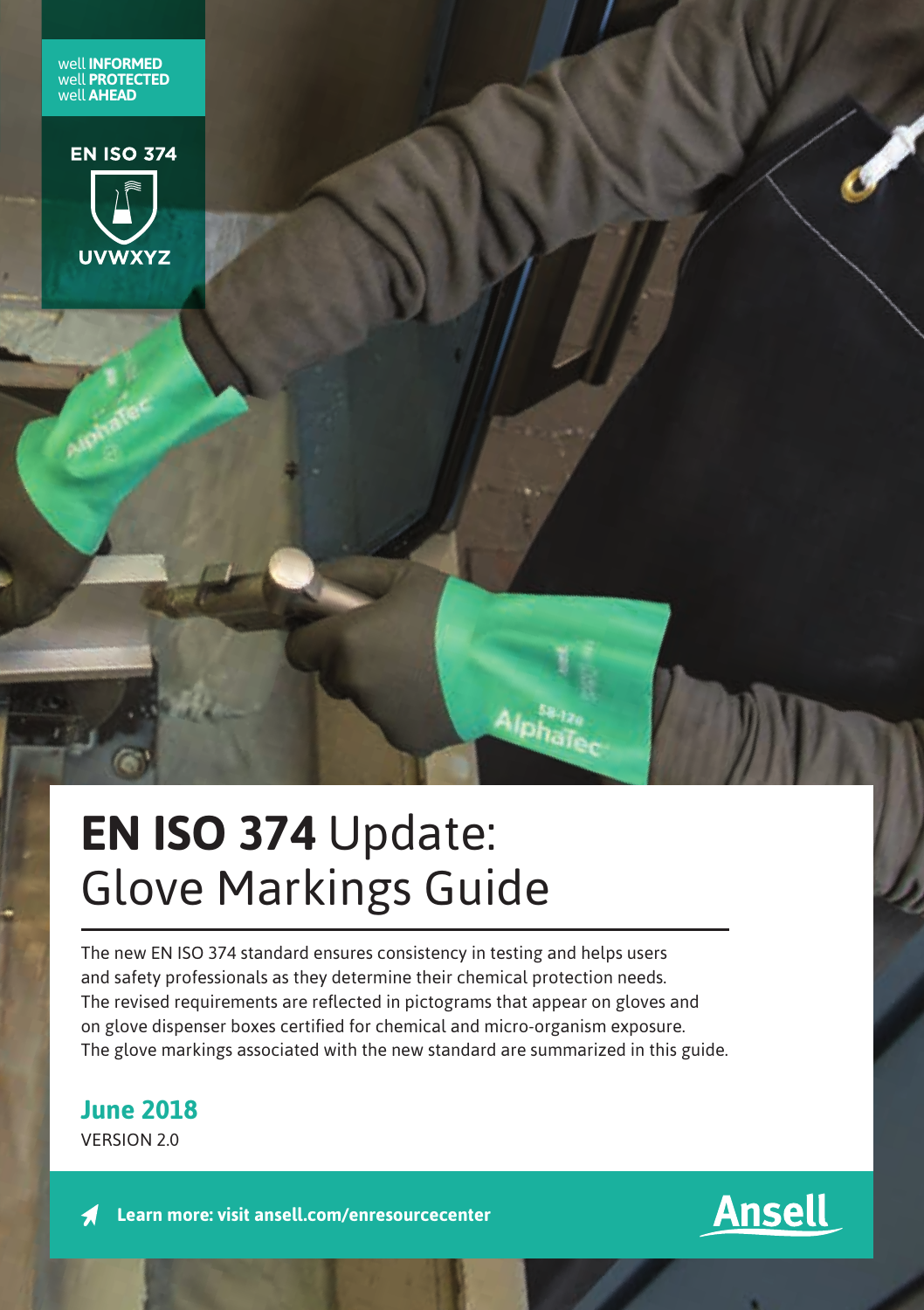# *NEW EN ISO 374:2016 |* Performance Ratings

#### *Performance Ratings*

- The EN ISO 374 requirements introduce a new three-tiered chemical performance rating supported with new pictograms.
- Chemical gloves are now segmented into three categories Type A, B, and C where segmentation is dependent on the number of chemicals tested from a chemical list of 18 that met a defined breakthrough measure.
- Pictograms and markings describe the type of chemical resistance and level of performance.
- The standard also introduces a notation to the micro-organism pictogram for gloves that have also passed a new viral penetration test.
- Chemical and micro-organism risk protection is now described in the two following parts of the standard: EN ISO 374-1 and EN ISO 374-5.

#### *Chemical Pictograms*



### *Micro-organism Pictograms*

The pictogram on the left previously related to bacteria and fungi. The revised standard calls for a new viral penetration test. If the glove is tested and passes this extra test, the word "Virus" will be added under the Micro-organism pictogram.

EN ISO 374-5 EN ISO 374-5 VIRUS

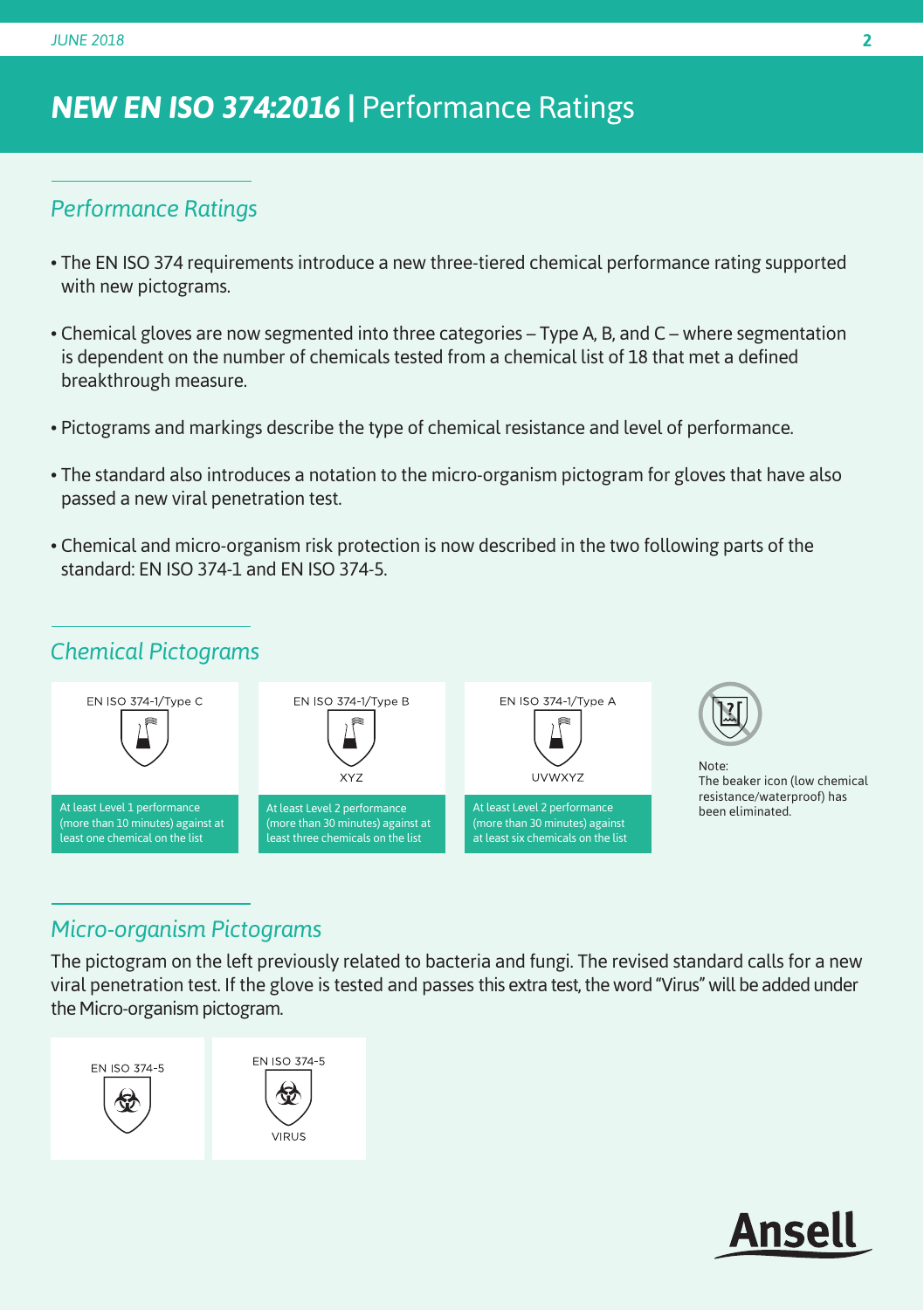# *NEW EN ISO 374:2016 |* Glove Markings

## *Chemical Type Indicators*

| <b>Code Letter</b> | <b>Chemical</b>               |
|--------------------|-------------------------------|
| $\overline{A}$     | Methanol                      |
| B                  | Acetone                       |
| $\mathcal{C}$      | Acetonitrile                  |
| D                  | Dichloromethane               |
| E                  | Carbon Disulphide             |
| F                  | Toluene                       |
| G                  | Diethylamine                  |
| H                  | Tetrahydrofurane              |
| I                  | <b>Ethyl Acetate</b>          |
| J                  | n-Heptane                     |
| K                  | Sodium Hydroxide 40%          |
| L                  | Sulphuric Acid 96%            |
| M                  | Nitric acid 65%<br><b>NEW</b> |
| $\overline{N}$     | <b>Acetic acid 99%</b>        |
| $\Omega$           | Ammonia 25%                   |
| P                  | <b>Hydrogen Peroxide 30%</b>  |
| S                  | <b>Hydrofluoric Acid 40%</b>  |
| Τ                  | Formaldehyde 37%              |

## *How to read the markings*

Pictograms shown here will indicate the level of chemical performance of the glove (Type A, B or C) and/or its micro-organism performance.